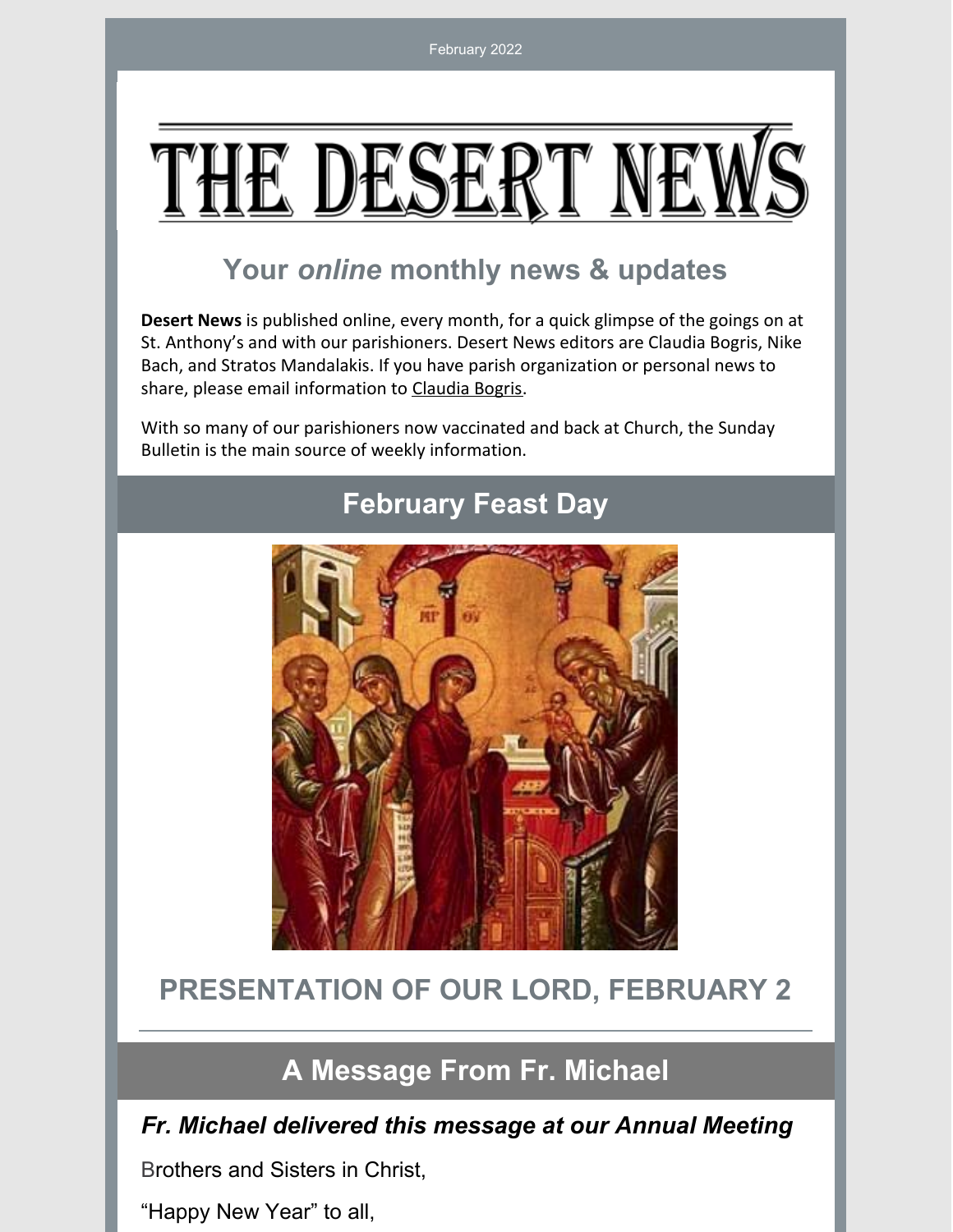I say "happy", and I know very well that most of the people are not. Most of them are still uncertain of tomorrow. No one to blame because I know that the cloud of fear and panic is still looming on the horizon.

But the good news is that we, as Christians, believe that after death there is Resurrection; behind the darkness there is light. If we could survive the years 2020 and 2021, we could easily survive 2022.

And the truth is, we did. Together we did, as a parish and as one family.

Tomorrow will be better. Tomorrow will be brighter. Together we can wipe out our sorrows and pain. Together we can defeat our fear and panic. Together we can create better tomorrow.

The year 2020 was very tough. We were strangled. Last year was a little bit better but still we could not do much. We could not achieve much as a parish. This year must be better. We must make it better. Together we can do that.

Today we come to the conclusion that we need God more than any other time. Without God we can do nothing. Today, we need to know that the Holy Scripture is God's love letter to us.

We need to be together to overcome our troubles. We need to forgive and love each other. Love is the thermometer that can take our spiritual temperature. We need to stay one. We become one when we pray for each other. Prayers change things but loving one another, most of all, changes us. We may not always love perfectly but we need at least to try.

We need to lift one another up and help each other through this difficult time. We need to rejoice with those who rejoice and weep with those who weep. Our behavior tells the world what our "Father" is like. Our behavior should tell the world that our God is the God of peace and of harmony, not disorder and confusion. He created man to work in unity as we read in the book of Job (Job 10: 8). No accomplishment will be achieved unless we are together. We need to work together in unity of mind and heart.

Remember that when Jesus sent out His disciples, He sent them out two by two. Brothers and Sisters in Christ, this year, 2022, although it still looks vague, but we need to move on. Life should not stop here. We need to start doing more. I want to thank all the committees at St. Anthony for their hard work and their sacrifices for the glory of our God, the chairs, and the members of all the committees. But, most importantly, I really want to thank all the parishioners of St. Anthony, each one of you, for your love and continuous support you have shown to your church. Truly, there is not enough words to appreciate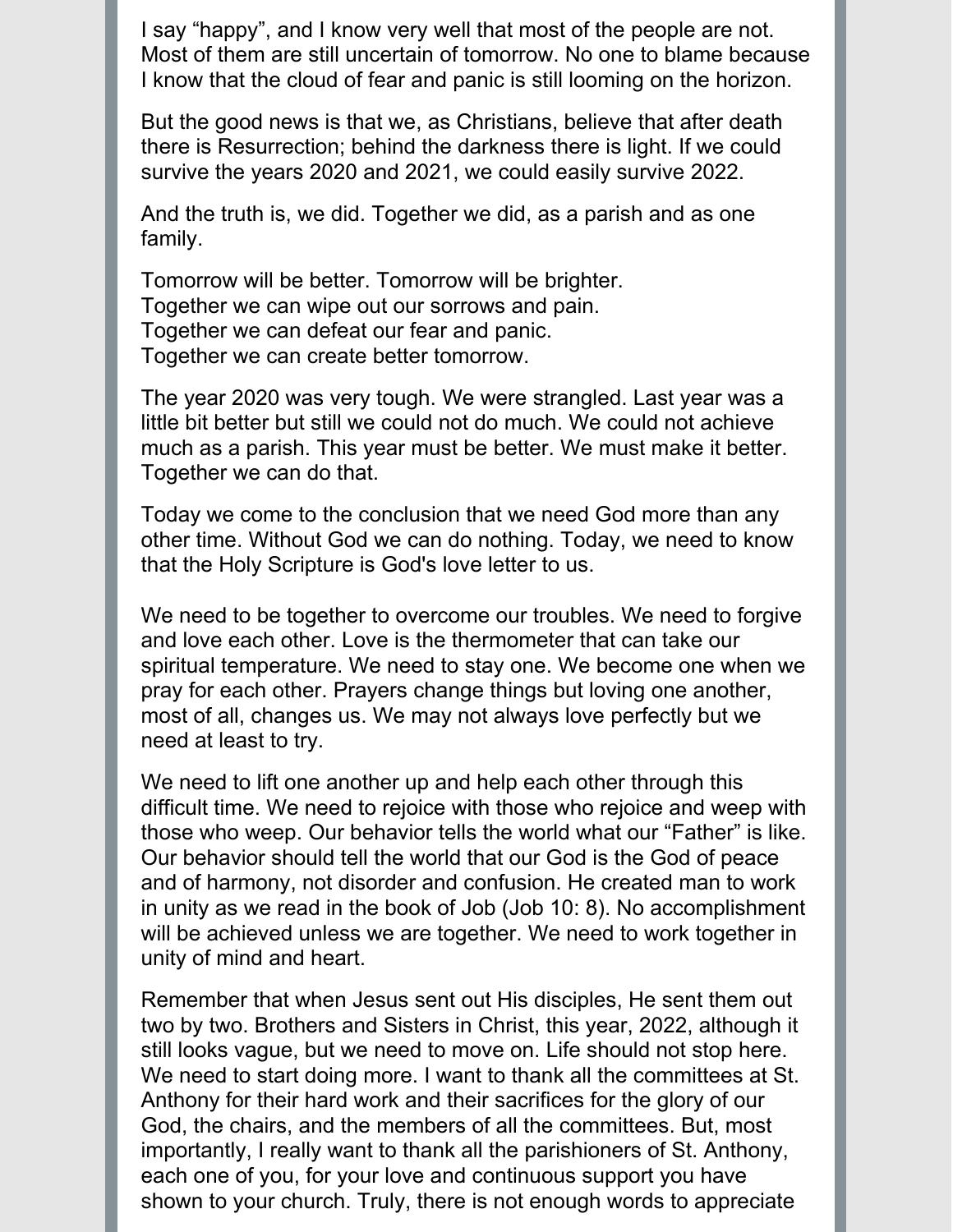your support, especially financially. Without this support St. Anthony could not survive. And as I thank all of you for your continuous support, I would like to remind those of you who are less fortunate, that we are here for you. If you need help, please do not hesitate to call me, my cell phone number is available to all, and be assured that your call will remain confidential. And remember, Holy Water is available all year round too. Also, Holy Oil is available whenever you need it. God bless you all.

Your servant in Christ, Fr. Michael Ibrahim

# **Annual Meeting**

## **Parish Annnual Meeting Held January 9**

*(These are not the official minutes of our annual meeting; this is just a brief recap of what was discussed).*

After Fr. Michael opened the meeting (see his message to the parish, above), Nike Bach, our Parish Council chair, gave her opening remarks – again with much gratitude to those who serve – and brought us up to date on the many things that have occurred during the past year in the parish. She shared the structural improvements, both underway and completed, and the humanitarian work done, from the walk-in dinner program, pajama drive, food pantry, to the multi-church International Orthodox Christian Charities (IOCC) virtual wine tasting that raised over \$10,000.

Nike, and then Ed Assile as Treasurer and Jim Bach, heading the Capital Plan, all spoke about our current finances – and needs for the future. Despite everything, including missing two years of important fundraisers, our finances are stable thanks to the steadfastness of our parishioners. Members voted on and approved a "balanced and conservative" budget for 2022.

We have big fundraisers planned for this year! In addition to the Tricky Tray (rescheduled to April) and Yard Sale (May), Bergen Street Fest will be FOUR days and include the best of BSF, the very successful rides Carnival held in September and our own Festival casual foods, like gyros and shish-kebob.

During the past year the parish borrowed money to refinance our existing mortgage and obtain funds to undertake much needed capital improvements, such as for the air conditioner (which was \$65,000) and the roof, which we had hoped to repair, but need, instead to replace.

But there is much more to be done. Jim Bach shared some of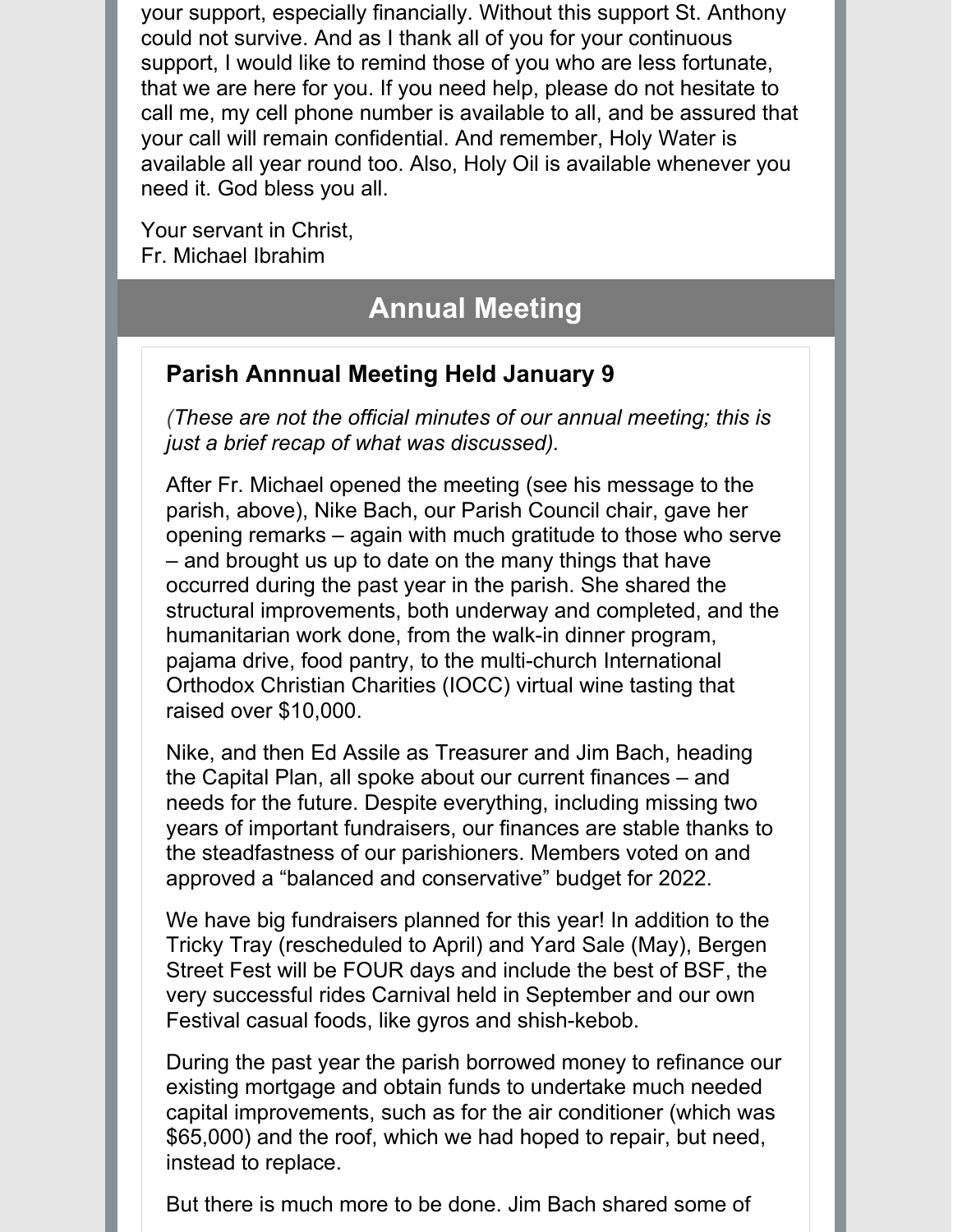the many things that have had deferred maintenance and that can no longer be deferred, including replacing the roof over the dome. The list is long and it's going to be expensive, so House and Grounds will be creating a capital plan to fund these improvements so that our dear St. Anthony will stay standing for another 60 years. Jim Vagias shared a video of original members talking about what they did to create this home for us. It's now our turn to maintain and protect our common home for the next generation.

Based on term limits identified in our by-laws, Daria Incorvaia will be leaving the parish council this year. Thank you, Daria, for your service on the council and as Recording Secretary. The parish unanimously voted to re-elect Nike Bach and Isaiah Vallejo-Juste and newly elect James Tweel Jr and Stephen Petrick to the Council. Congratulations to all.

The officers for this year are:

Nike Bach, Chair Jim Vagias, Vice Chair Ed Assile, Treasurer Isaiah Vallejo-Juste, Assistant Treasurer Christeen Scarpa, Secretary

We thank them in advance for their service!

# **Upcoming Events**



### **New Date for Tricky Tray! Friday, April 29**

The Parish Luck of St. Anthony's Tricky Tray is in full swing and the team is already assembling baskets of great



gifts! **We have a new date: Friday, April 29.** It will be a fun night for all who attend as there are over 200 prizes, Lucky Lady 50/50, door raffles, great food and more! **Please bring your**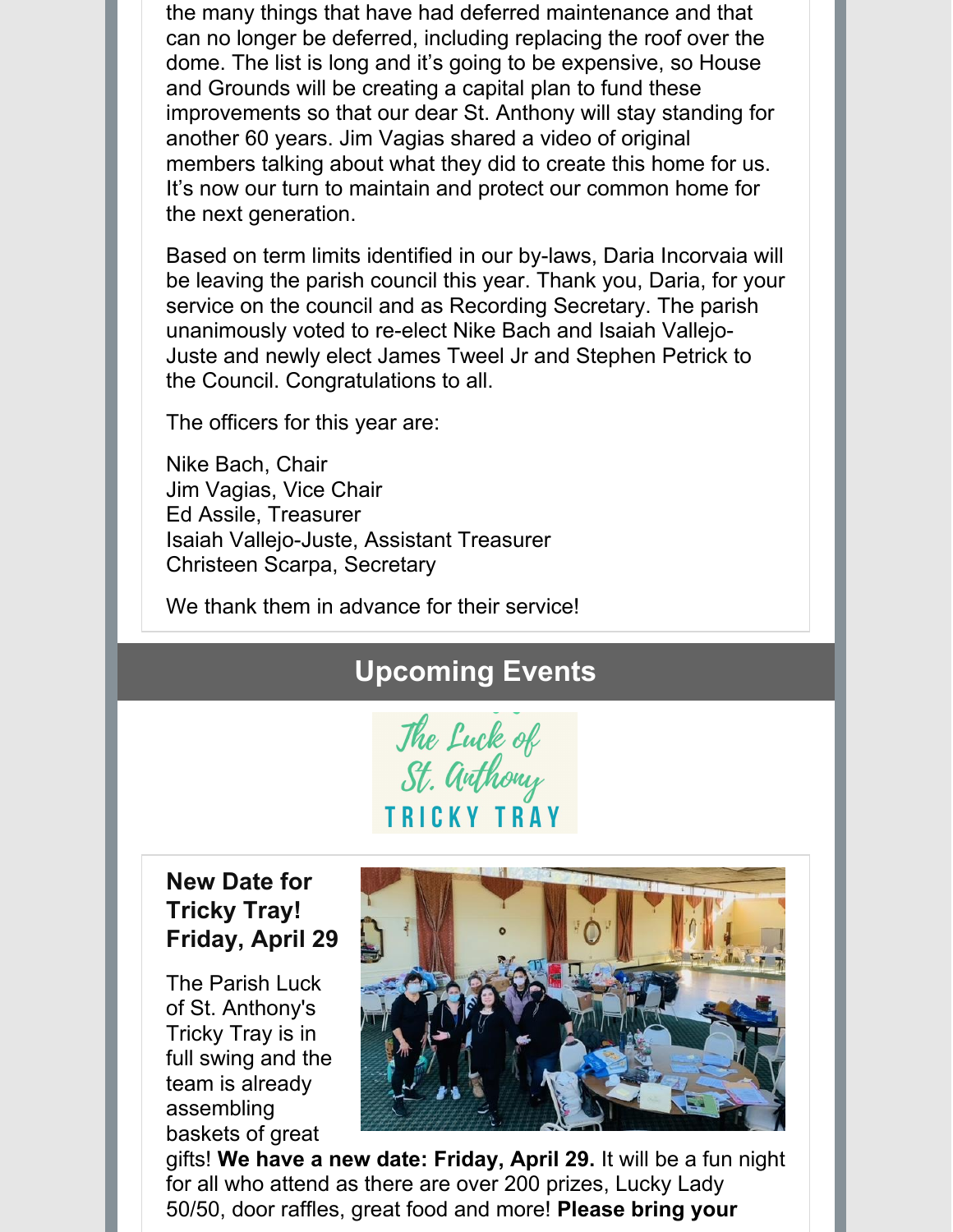**donations in by February 15.** What's especially needed now are **gift cards for restaurants and experiences** to add to the already awesome list of prizes. **Also very much needed are baskets.** It would be so helpful if you could drop them off at church this Saturday (February 5) at 10am. If you have baskets but can't drop off, let [Claudia](mailto:cbogris@aol.com) know - someone will come to you to get them!

Donation Forms are available in the Fellowship Hall to take to businesses you frequent for gift cards. Or you may contact [Leslie](mailto:LeslieCarter2@aol.com) or [Hanneh](mailto:hkalyoussef@gmail.com) to obtaIn one. Don't forget to call/email Leslie with what will be donated so it can be included in the program and our donor's list.

Some of the great gifts we already have include an overnight New York Experience, Crystal Springs Resort overnight with golf, Tiffany sterling silver jewelry, Waterford crystal, Nora Fleming whimsical ceramics, designer handbags, Ettinger men's and women's leather goods from England, Jersey Mikes Sub for 7, Diners Night Out, gift cards to restaurants for dine in or take out from area restaurants.

**See the [\(new\)](https://files.constantcontact.com/e603b90b001/755b7395-ae14-49f6-baa7-665306be2fbb.pdf) flyer** and invite your friends and make a table. Tickets are on sale now for what is sure to be an evening of fun (plus music and food). See Pam Scarpa.

This is an all-parish event, and an extremely important and needed fundraiser for our Church. All hands on deck!

#### **Giant Yard Sale, May 12, 13 and 14, 2022**

It's cold. We're home with literally nothing to do... it's the *perfect* time to start that spring cleaning and finding (a couple of years) worth of items to donate to the Yard Sale. Pro tip: Set up



boxes, and label them: accessories, Christmas decor, housewares; costume jewelry, etc. and then as you sort through your things, drop them in the labeled box. They will be already sorted and ready to drop off on Sunday, May 8, when Valerie Joseph and her team create a department store for bargain shoppers in our church hall. **See the [flyer](https://files.constantcontact.com/e603b90b001/4146cf80-5e2e-47ce-a62c-9988c305a325.docx)** with all the details. And mark your calendar from May 8-14 for set up, sales and take down.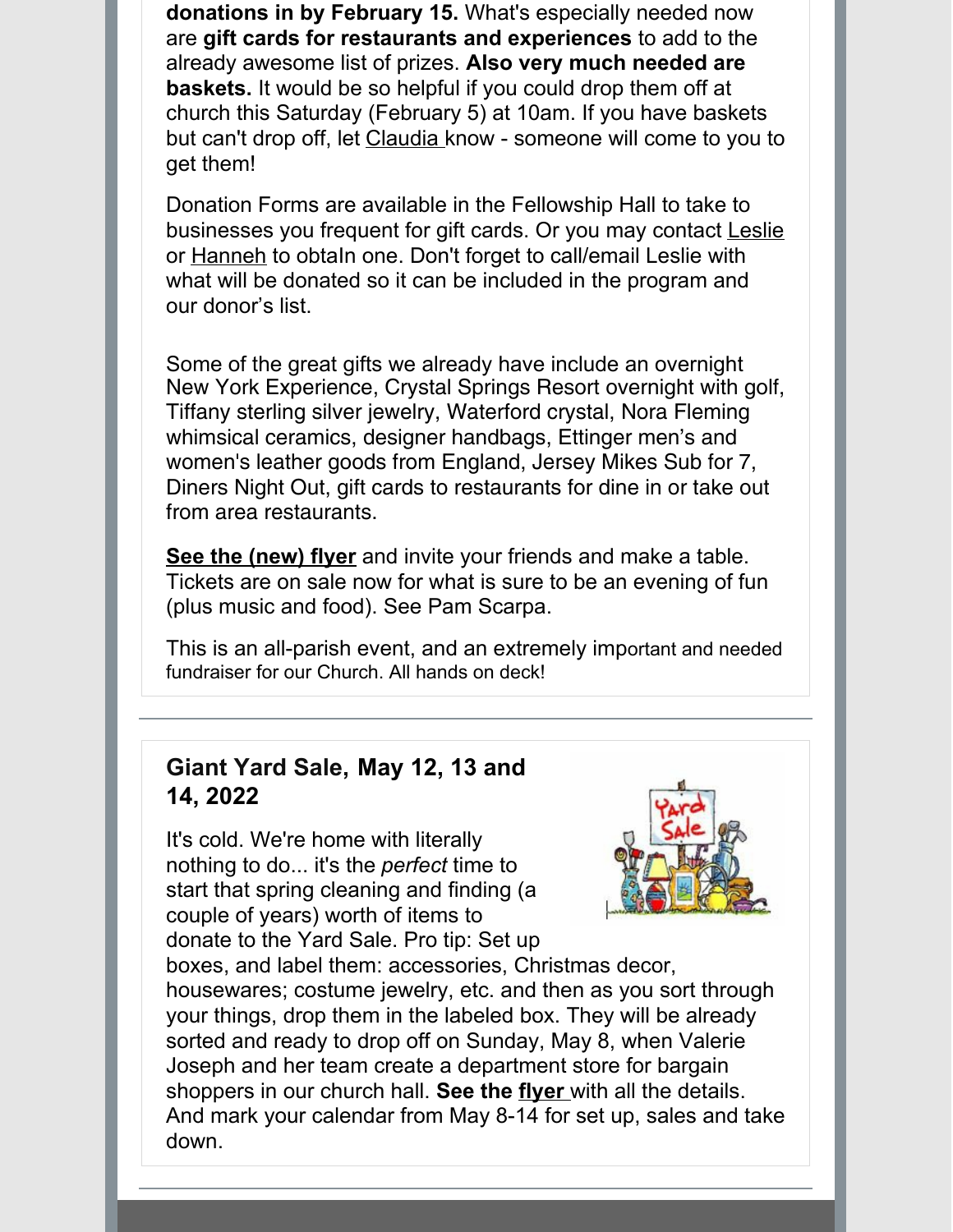## **News and Notes**



#### **Summer camp registration opened January 8 and sessions are already filling up!**

Scholarships are available to any St. Anthony's child who would like assistance to attend the Antiochian Village Camp this summer. Please speak with Fr Michael.

#### **ShopRite Gift Cards**

Reminder: ShopRite supermarket gift cards are available for purchase For \$100, you get \$100 of gift cards; and the Church earns 5%. Cost-free fundraiser! **We are still looking for a volunteer to take over this porgram.** Please see Betty Gakos, who has run this for many years, or Fr. Michael.

#### **Annual Pledge Reminder**

As the year begins, we also make our annual pledge to God's Altar. What would it mean to our parish if everyone gave just one hour of their weekly salary? If everyone were to contribute 2.5% of their income—1 hour out of a 40-hour week?

Weekly contributions are what have helped us survive these past two years, when we have had little fundraising. Please make your annual pledge and consider contributing one hour of your weekly wages.

## **Sign up to Host Coffee Hour**

*(And many thanks to all the parishioners and organizations who already have.)*

We have simplified the process to be both safe and make it easier for every parishioner to host at least one coffee hour a year. A schedule and guidelines are posted in the coffee rooom. To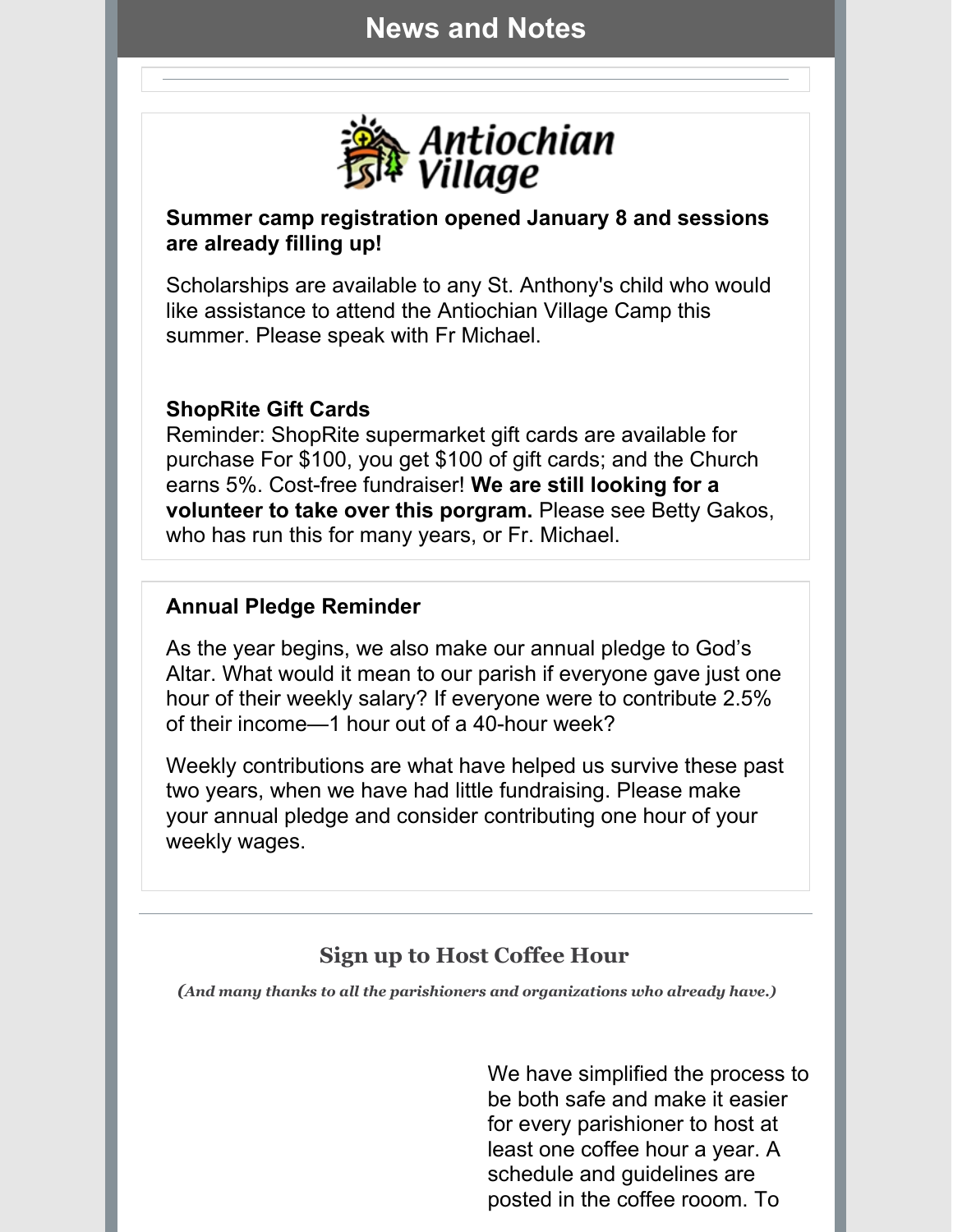

sign up or learn more, please email **Alice [Ziemba](mailto:aliceziemba@yahoo.com)** or call Alice at 201-644-8068.

# **Milestones**

#### **Memory Eternal**

We mourn the loss of our dear Fran DeBellis, who departed this life on January 12, 2022. For decades, Fran was at the very heart of what made St. Anthony's so special. Whether writing songs, putting on shows, dancing in costume, working



with church school students on Creative Arts, working a booth at the Festival or singing in the choir, she brought her creativity, warmth and dedication to the life of the Church. We send our deepest sympathy to her children, Rob and Stacey. Memory Eternal!

We mourn the loss of our parishioner Nicholas Andrews, who departed this life on January 12, 2022, and send our deepest sympathy to his wife Valyce. Our sympathy extends to his whole family, including his son Peter and daughter Denise, who grew up here in Teen SOYO. Memory Eternal!



## **Calendar**

**Tuesday, February 1 at 7pm Divine Liturgy for the Feast of the Presentation of our Lord in the Temple**

**Wednesday, February 16 at 7:30pm Parish Council Meeting in the Fellowship Hall**

**Monday, March 7 Clean Monday, Lent Begins**

## **Looking Ahead**

**Friday, April 29, 2022 Tricky Tray** *(see story above)*

**Thursday, Friday, Saturday**